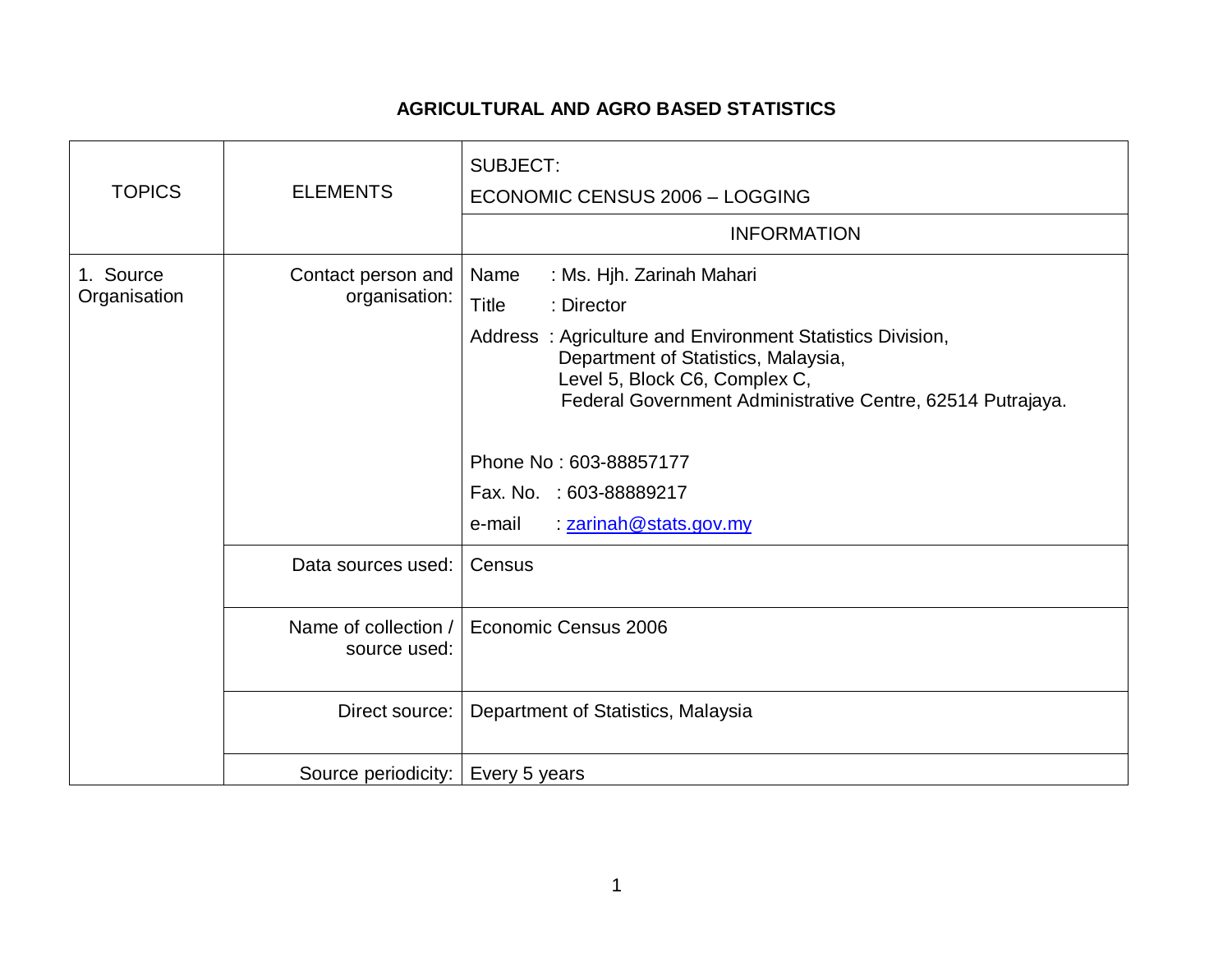|                                                                  | Source metadata:                              | Under development                                                            |
|------------------------------------------------------------------|-----------------------------------------------|------------------------------------------------------------------------------|
|                                                                  | Date last input received<br>from source:      | December of the census year                                                  |
| 2. Data<br>Characteristic<br>and Collection                      | Variables collected:                          | Output, input, value added, employment, salaries & wages and value of asset. |
|                                                                  | Sampling:                                     | n.a                                                                          |
|                                                                  | Periodicity:                                  | Every 5 years                                                                |
|                                                                  | Reference period:                             | Calendar year                                                                |
|                                                                  | Base period:                                  | n.a.                                                                         |
|                                                                  | Date last updated:                            | 2008                                                                         |
|                                                                  | Link to release calendar:                     | n.a.                                                                         |
|                                                                  | Other data characteristics<br>and collection: | n.a.                                                                         |
| 3. Statistical<br>Population and<br>Scope of the<br>Data         | Statistical population:                       | Establishments                                                               |
|                                                                  | Geographical coverage:                        | Malaysia                                                                     |
|                                                                  | Sector coverage:                              | Logging                                                                      |
|                                                                  | Institutional coverage:                       | Registered establishments                                                    |
|                                                                  | Item coverage                                 | 4 industries                                                                 |
|                                                                  | Population coverage:                          | 1379 establishments                                                          |
|                                                                  | Product coverage:                             | 124 products                                                                 |
|                                                                  | Other coverage:                               | n.a.                                                                         |
| 4. Statistical<br>Concepts and<br><b>Classifications</b><br>Used | Key statistical concepts                      | i. International Recommendation Industrial Statistics (IRIS)                 |
|                                                                  | used:                                         | ii. Manual of Food and Agriculture Organization (FAO)                        |
|                                                                  | Classifications used:                         | Malaysia Standard Industrial Classification (MSIC), 2000                     |